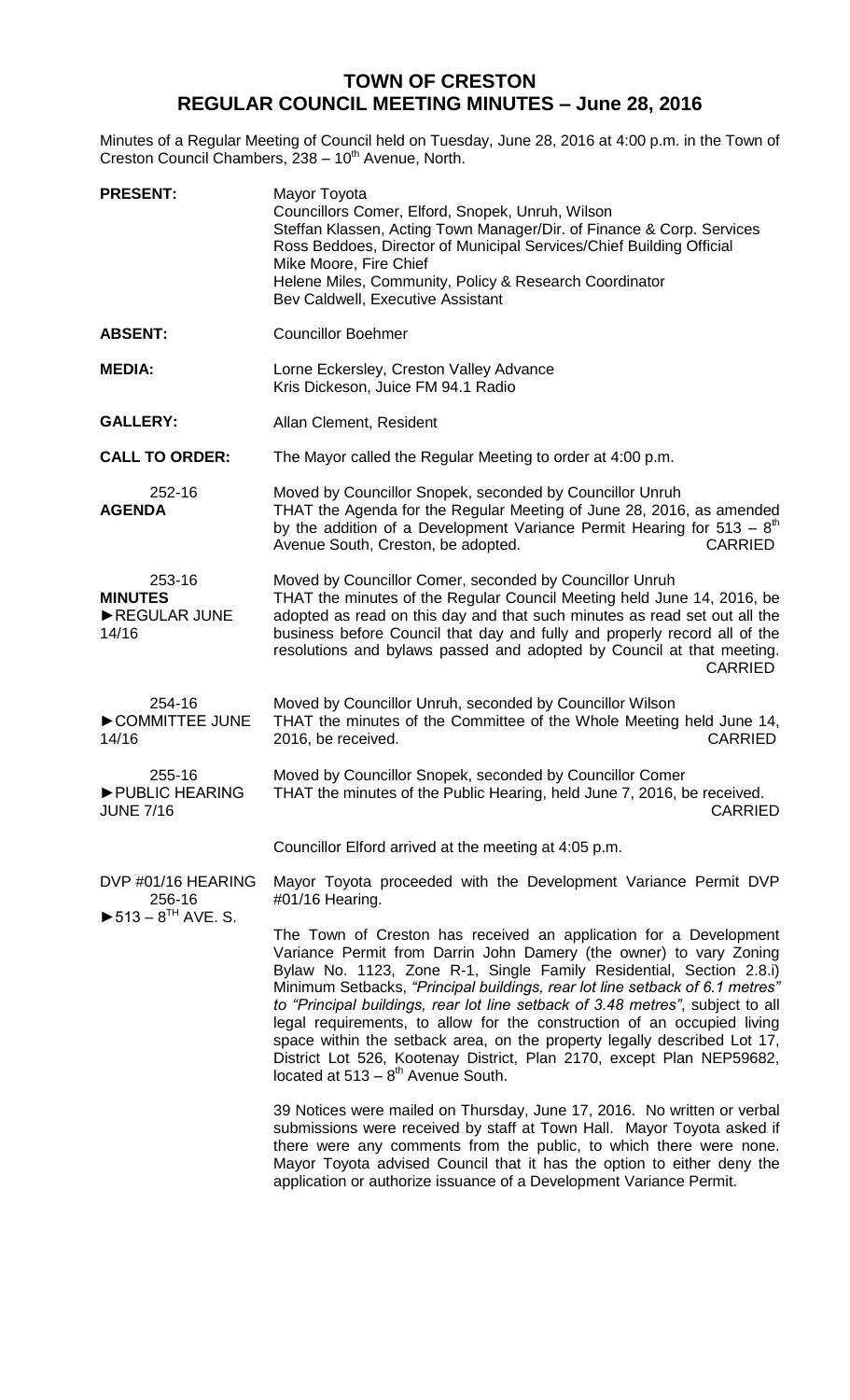|                                                                                                                               | Moved by Councillor Unruh, seconded by Councillor Comer<br>THAT Council authorizes issuance of Development Variance Permit DVP-<br>#01/16 to Darrin John Damery (the owner) to vary Zoning Bylaw No. 1123,<br>Zone R-1, Single Family Residential, Section 2.8.i) Minimum Setbacks,<br>"Principal buildings, rear lot line setback of 6.1 metres" to "Principal<br>buildings, rear lot line setback of 3.48 metres", subject to all legal<br>requirements, to allow for the construction of an occupied living space<br>within the setback area, on the property legally described Lot 17, District<br>Lot 526, Kootenay District, Plan 2170, except Plan NEP59682, located at<br>$513 - 8th$ Avenue South; AND FURTHER, THAT Administration is directed<br>to process the said Permit.<br><b>CARRIED</b>                                                                                         |
|-------------------------------------------------------------------------------------------------------------------------------|---------------------------------------------------------------------------------------------------------------------------------------------------------------------------------------------------------------------------------------------------------------------------------------------------------------------------------------------------------------------------------------------------------------------------------------------------------------------------------------------------------------------------------------------------------------------------------------------------------------------------------------------------------------------------------------------------------------------------------------------------------------------------------------------------------------------------------------------------------------------------------------------------|
| <b>COUNCIL</b><br><b>COMMITTEE</b><br>257-16<br>UUNE 14/16 MTG<br><b>RECOMMENDATION</b><br>PERMISSIVE TAX<br><b>EXEMPTION</b> | Moved by Councillor Wilson, seconded by Councillor Snopek<br>THAT Council Committee Recommendation No. 1 from the June 14, 2016<br>Special Regular Committee of the Whole Meeting, be adopted as follows:<br><b>RECOMMENDATION NO. 1:</b><br>THAT Ltr #374 from the Director of Finance and Corporate Services,<br>regarding the Permissive Tax Exemption process, be received; THAT staff<br>is directed to draft a Permissive Tax Exemption Bylaw for the Town of<br>Creston, for the term 2017 to 2019 (three year); AND FURTHER, THAT<br>Councillors Comer and Unruh be appointed to review the permissive tax<br>exemption applications for $2017 - 2019$ and bring forward a<br>recommendation to Council regarding the 2017 - 2019 permissive tax<br>exemption applications, with total exemptions not to exceed 1.5% of 2016<br>taxation based on 2016 assessed values.<br><b>CARRIED</b> |
| 258-16<br>▶2015 ANNUAL<br><b>REPORT</b>                                                                                       | Moved by Councillor Snopek, seconded by Councillor Comer<br>THAT Ltr #419 from the Town Manager, being the 2015 Annual Report, be<br>received; AND FURTHER, THAT the 2015 Town of Creston Annual<br>Report, as presented in Ltr #419, be adopted.<br><b>CARRIED</b>                                                                                                                                                                                                                                                                                                                                                                                                                                                                                                                                                                                                                               |
| 259-16<br><b>TRAILS</b>                                                                                                       | Moved by Councillor Wilson, seconded by Councillor Comer<br>THAT Ltr #417 from Mr. Robert Haig, requesting Council's consideration to<br>require all bicycles and other motorized vehicles travelling on Town trails<br>be equipped with bells or other warning devices, be referred to staff for a<br><b>CARRIED</b><br>report.                                                                                                                                                                                                                                                                                                                                                                                                                                                                                                                                                                  |
| 260-16<br>CANADIAN WOOD<br><b>COUNCIL AWARD</b>                                                                               | Moved by Councillor Elford, seconded by Councillor Unruh<br>THAT Ltr #430 from the Canadian Wood Council, regarding 2016<br>Community Recognition Awards, be received; AND FURTHER, THAT staff<br>submit a nomination to the Canadian Wood Council for consideration of a<br>Community Recognition Award, for the new pavilion being constructed at<br>Centennial Park, in partnership with the Creston Valley Rotary Club.<br><b>CARRIED</b>                                                                                                                                                                                                                                                                                                                                                                                                                                                     |
| 261-16<br>DEVON ST. TRAIL                                                                                                     | Moved by Councillor Comer, seconded by Councillor Snopek<br>THAT the verbal report by the Director of Municipal Services, regarding<br>funding for the construction of the Devon Street Trail, be received; THAT<br>Council supports the Creston Rotary Club in their application to the<br>Columbia Basin Trust for a Recreation Infrastructure Grant to construct a<br>gravel trail within the unconstructed Devon Street right-of-way, between<br>16 <sup>th</sup> Avenue North and 12 <sup>th</sup> Avenue North, in the Town of Creston; AND<br>FURTHER, THAT Council acknowledges that once the new Trail is<br>complete it will become Town infrastructure and receive ongoing<br>maintenance, as per the Town of Creston policy for gravel trails.<br><b>CARRIED</b>                                                                                                                      |
| <b>NEW BUSINESS</b><br>262-16<br>PCSS THEATRE<br><b>RATES</b>                                                                 | Moved by Councillor Wilson, seconded by Councillor Unruh<br>THAT staff meet with the Principal of the Prince Charles Secondary School<br>to discuss the increase in rental fees for the Prince Charles Secondary<br>School Theatre, effective July 1, 2016, and report back to Council in this<br>regard; AND FURTHER, THAT following receipt of staff's report with<br>respect to the increased Theatre rental fees, Council consider inviting<br>Regional District of Central Kootenay Areas A, B and C Directors to<br>participate with the Town of Creston in providing a subsidy to reduce the<br>Theatre rental fees.<br><b>CARRIED</b>                                                                                                                                                                                                                                                     |